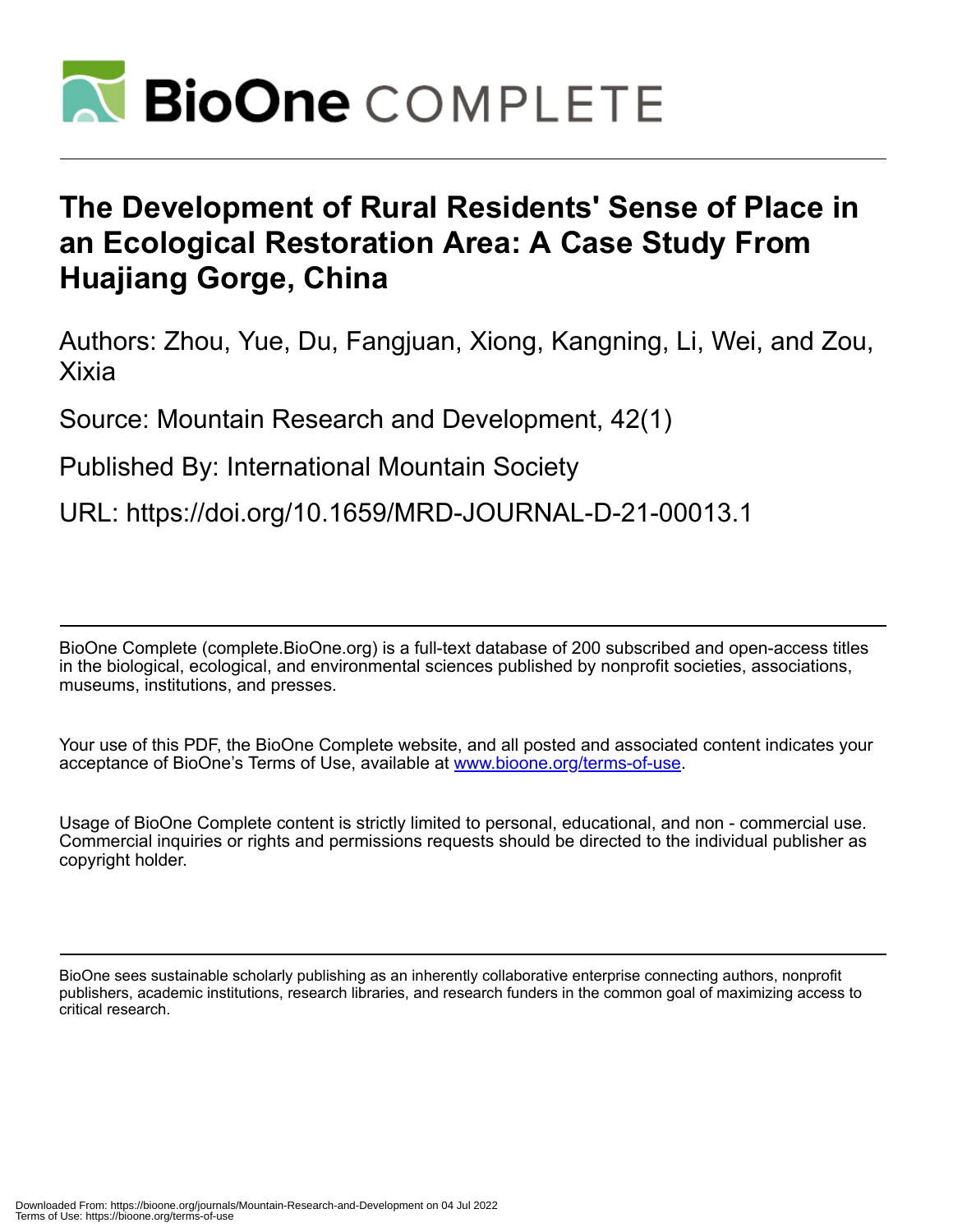# The Development of Rural Residents' Sense of Place in an Ecological Restoration Area: A Case Study From Huajiang Gorge, China

Yue Zhou<sup>1,2</sup>, Fangjuan Du<sup>2,3</sup>\*, Kangning Xiong<sup>2,3</sup>, Wei Li<sup>1,2</sup>, and Xixia Zou<sup>4</sup>

\* Corresponding author: [810669432@qq.com](mailto:810669432@qq.com)

 $1$  School of Geography and Environmental Sciences, Guizhou Normal University, Baoshan North Road, Guiyang 550001, China

 $2$  School of Karst Science, Guizhou Normal University, Baoshan North Road, Guiyang 550001, China

 $3$  State Engineering Technology Institute for Karst Desertification Control, Baoshan North Road, Guiyang 550001, China

<sup>4</sup> Bijie Circular Economy Research Institute, Guizhou University of Engineering Science, Xueyuan Road, Bijie 551700, China

- 2022 Zhou et al. This open access article is licensed under a Creative Commons Attribution 4.0 International License ([http://creativecommons.org/](http://creativecommons.org/licenses/by/4.0/) [licenses/by/4.0/\)](http://creativecommons.org/licenses/by/4.0/). Please credit the authors and the full source.



Sense of place and environmental problems have received increased attention in recent years; however, there is limited understanding of the dynamics of sense of place under gradual environmental changes.

Using fieldwork and in-depth interviews, we explored the changes in rural residents' sense of place during the processes of ecological degradation and restoration in Huajiang Gorge, China. Our findings show that residents' sense of place is dynamic and complex. In the environmental degradation period, karst rocky desertification aggravated by human activities caused the slow spread of a negative sense of place; as rocky desertification

# Introduction

Mountain regions are key environments for sustainable development (Wehrli 2014) and are critical to sustaining global ecosystems (UN 1992). As changes occur in mountain ecosystems, further understanding of people–environment relationships may enrich our understanding of human responses to environmental change. This is essential for inclusive and participatory policy and management strategies and proenvironmental behavior (Scannell and Gifford 2010; Devine-Wright 2013).

Because of their specific ecological and geological conditions, some karst mountain regions are vulnerable to disturbance by irrational, intensive development, resulting in a process of land degradation that transforms a previously vegetation- and soil-covered karst area into a rocky landscape—a process known as karst rocky desertification (Yuan 1997; Wang et al 2004). This has occurred in various countries and regions, especially in the karst mountain region of southwest China (Jiang et al 2014). Despite active efforts by the Chinese government and academia and benefits achieved since the 1980s, some problems, such as residents' low enthusiasm for participation and difficulties in consolidating rehabilitation achievements, still threaten the sustainability of karst mountain regions (Xiong et al 2016; Zhang et al 2016).

governance developed, positive and negative or ambivalent feelings coexisted. We argue that the dimension of place dependence is the most sensitive to environmental change and affects farmers' sense of place positively or negatively, which may form a locked-in sense of place. Consideration of the dynamics and complex sense of place in karst rocky desertification governance could contribute to the effectiveness of decision-making and promote residents' wellbeing.

Keywords: sense of place; ecological degradation; karst rocky desertification; combating karst rocky desertification; environmental change; Huajiang Gorge.

Received: 25 November 2021 Accepted: 3 February 2022

For a deeper understanding of these phenomena and effective ecological governance, we need to understand the local people; their attitudes, emotions, and behaviors; and how these affect people–place relationships. As Tuan (1990: 1) argues, ''Without self-understanding we cannot hope for enduring solutions to environmental problems.''

The relationship between environmental change and sense of place is a relatively new area of study (Smith and Cartlidge 2011). The literature discusses the dynamic aspects of sense of place in disaster environments, focusing mainly on environmental change and negative emotional responses. Environmental disaster—whether sudden, such as a flood or fire, or gradual, such as global warming, sea-level rise, or environmental degradation—changes the characteristics of a place and consequently changes everyday life and cultural practices. This can complicate and undermine people–place relationships and lead to negative social and psychological outcomes (Brown and Perkins 1992; Hess et al 2008; Tapsell and Tunstall 2008; Cox and Perry 2011; Cunsolo Willox et al 2012; Durkalec et al 2015). In particular, people who have a close living and working relationship with their land, such as farmers, may be highly sensitive to such changes (Albrecht et al 2007; Tschakert et al 2013; Ellis and Albrecht 2017) and suffer more from them (Stain et al 2008). A few authors also think environmental change can trigger place attachment

Mountain Research and Development Vol 42 No 1 Feb 2022: R20–R28 R20 R20 https://doi.org/10.1659/MRD-JOURNAL-D-21-00013.1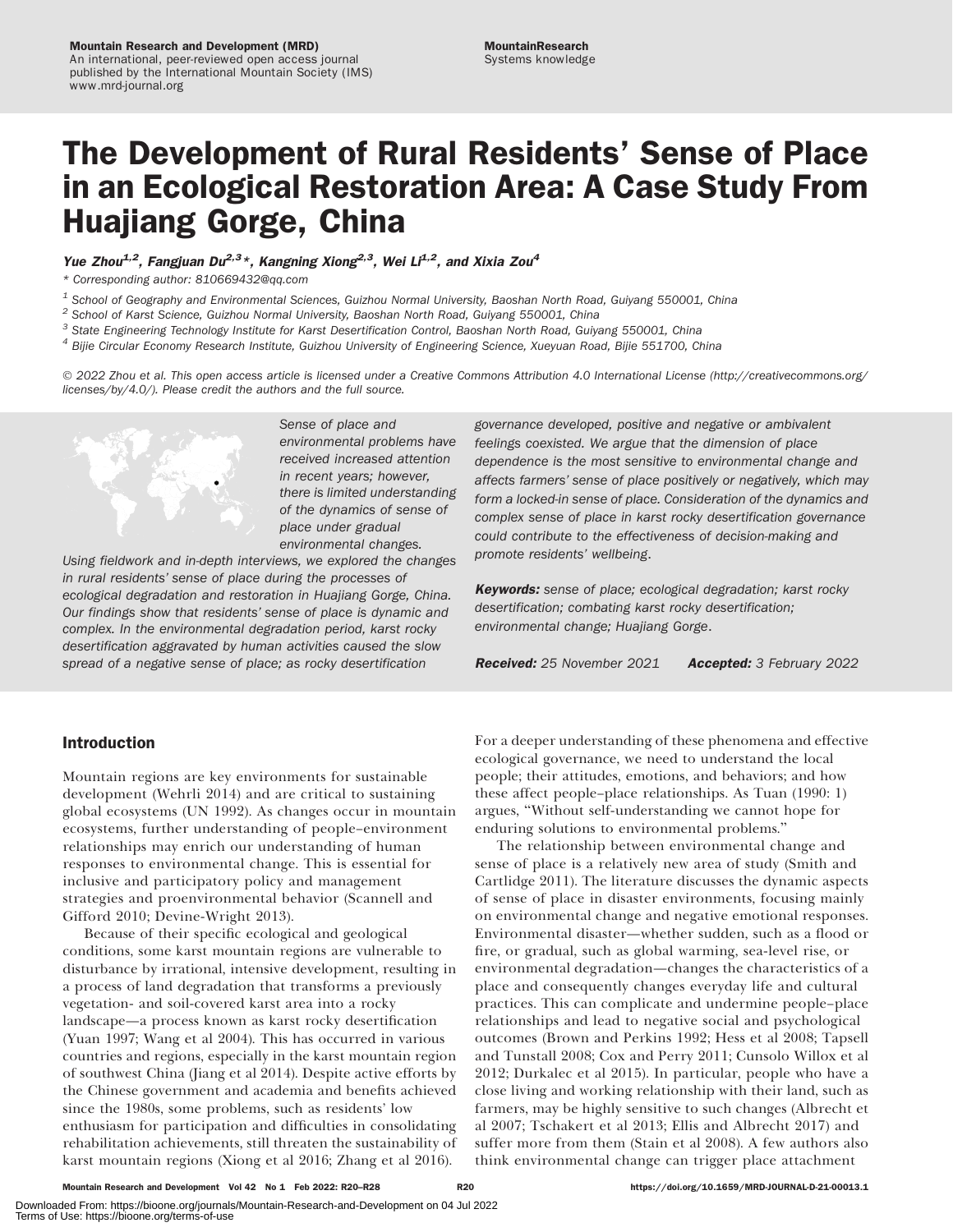(Dentzman 2018) and significantly affect postdisaster reconstruction (Chamlee-Wright and Storr 2009). Although existing research has provided important insights, local farmers' dynamic sense of place during gradual land degradation and restoration has been insufficiently explored (Rogan et al 2005; Tschakert et al 2013; Ellis and Albrecht 2017).

Taking Huajiang Gorge as a case study, this research aims to explore the impact of the changes in place characteristics on the sense of place of rural community residents in a rocky desertification environment. We aim to capture the multiple aspects of sense of place and their correlation with one another to contribute to the literature on sense of place.

# The conceptual and analytical framework

Sense of place was first defined in human geography as the center of felt value and meaning, emphasizing how people transform biophysical space into meaningful places through existing practices and subjective daily space experience (Tuan 1977). Much research has focused on the social construction of place meaning and sense of place (Brandenburg and Carroll 1995; Davenport and Anderson 2005; Kely and Chick 2007) as ''a product of shared behavioral and cultural processes'' (Lewicka 2011: 214).

However, physical place also matters. Place is an entity that has a physical and a social dimension (Lewicka 2011). Some authors have argued that landscape attributes are not only containers for meanings but also important for constructing meanings by shaping and constraining behaviors (Stedman 2003; Sampson and Goodrich 2009). As Stedman (2003: 671) points out, ''although social constructions are important, they hardly arise out of thin air: The local environment sets bounds and gives form to these constructions.'' Therefore, when discussing the sense of place in environmental change, physical environment and landscape attributes (tangible versus intangible, natural versus built, etc) should be considered, in addition to aspects of personal (family) biography, memory, perception, social history, and social relationships.

When the physical environment of a place changes because of certain activities or processes, the bonds between people and the environment may change (Brown and Perkins 1992). To better understand these changes, we should consider the range of experience and meanings of place (Kaltenborn 1998; Kaján 2014). Emotional bonds with places can be formed or changed through negative or ambivalent experiences; place meanings are also developed by negative or ambivalent experiences (Manzo 2003, 2005). Therefore, we focus not only on positive but also on negative and ambivalent experience and meanings.

Above all, we support the notion that sense of place is a meaning-based concept (Tuan 1977; Stedman 2003; Cresswell 2008). These meanings are constructed by individual and group subjectivity and shaped by environmental attributes in the biophysical world, and they are always in the process of change and development (Stedman 2003; Sampson and Goodrich 2009). Sense of place is expressed in the relationships among materiality, practice, and meanings (Urquhart and Acott 2013).

Despite widespread attention in many fields, such as environmental psychology, human geography, and sociology, there is still a lack of consensus on the understanding of sense of place. This paper defines sense of place as encompassing multiple independent and interrelated dimensions, among which place attachment, place identity, and place dependence are the core of the study (Jorgensen and Stedman 2006). In this research, place attachment is understood as positive emotional bonds between people and the environment (Stedman 2003); place identity emphasizes the extent to which the environment supports one's sense of self and is a component of self-identity, with more spiritual meanings (Proshansky et al 1983; Stokols 1990; Stedman et al 2004); and place dependence describes instrumental bonds with place. It is generally believed that people become dependent on a place when it meets certain goals better than alternatives (Shumaker and Taylor 1983). However, choosing a place may not necessarily mean a positive evaluation of local functions (Mullendore et al 2015), especially if alternatives are lacking. Dependence on place can be either a positive choice or a necessity. This dependence is also not necessarily related to the activities taking place but may also be based on considerations of future needs (Cross et al 2011). Huajiang rural communities obtain all sorts of resources from local areas, and their dependence on their surroundings is obvious. These links can be expressed through livelihood-related activities (economic gain activities and consumption activities, such as access to subsistence agricultural products) and nonlivelihood activities (a particular lifestyle related to the physical attributes of the living place), which are related to place dependence (Cross et al 2011; Abrams and Bliss 2013). Therefore, place dependence is also an important concept in this study.

In the study, environmental governance refers to the set of regulatory processes, mechanisms, and organizations that influence environmental actions and outcomes (Lemos and Agrawal 2006). Similarly, rocky desertification governance is defined as the specific set of rules and organizations through which political actors positively address rocky desertification. Different forms of environmental governance reflect different political and economic relations, and key to different forms of environmental governance, as Lemos and Agrawal (2006) point out, is how these political and economic relations shape identity, actions, and outcomes. When discussing sense of place during environmental change, we focus not only on the negative aspects of human intervention but also on the positive aspects to address rocky desertification. Therefore, this paper analyzes 2 phases of environmental degradation and restoration. The policy design and practice of Huajiang rocky desertification governance considers not only ecological restoration but also overall local development and poverty alleviation. Therefore, the effects of governance must also be multifaceted and not limited to ecological aspects.

# Research design

### Study area

The research was conducted in the Huajiang karst gorge, located on both banks of the Huajiang River section of the Beipanjiang River in southwest Guizhou (105°36′30″– 105°46'30"E, 25°39'13"-25°41'00"N). The total area is 51.62

Downloaded From: https://bioone.org/journals/Mountain-Research-and-Development on 04 Jul 2022 Terms of Use: https://bioone.org/terms-of-use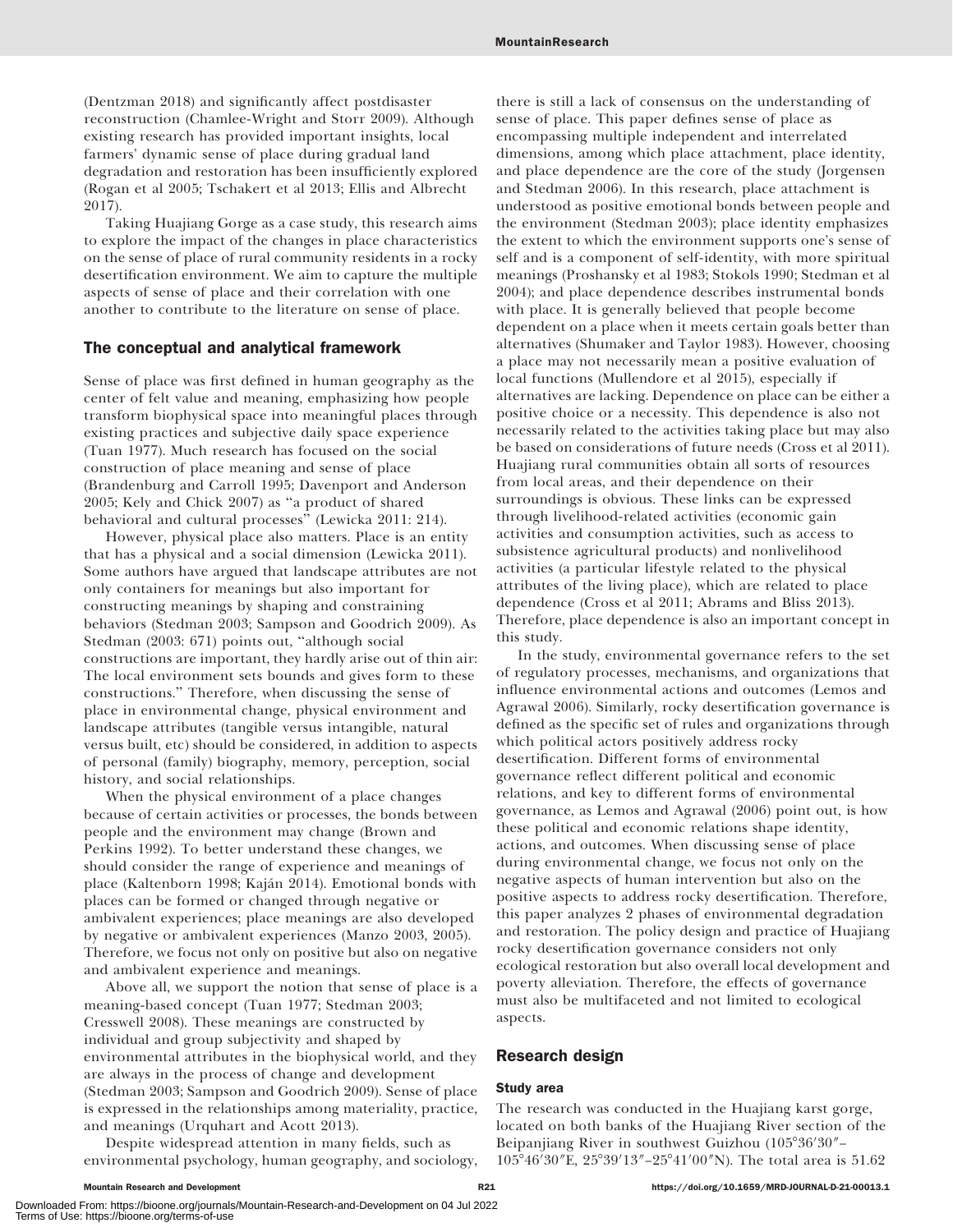

FIGURE 1 Location of Huajiang Gorge and its villages in Guizhou. (Map by Yue Zhou)

km $^2$ , with a population of  $11,\!200$  in  $2018.$  The gorge includes 6 administrative villages (Figure 1): Cha'eryan and Yindongwan in Beipanjiang town of Zhenfeng county and Xiagu, Mugong, Bashan, and Wuli (comprising only 2 natural villages, Falang and Gan'erpan) in Huajiang town of Guanling county. The karst is distributed across 87.92% of the area, with elevations ranging from 650 to 1450 masl. The region is characterized by a dry and hot valley climate; the mean annual temperature is 18.4°C, and the annual extreme maximum temperature is 32.4°C. The mean annual precipitation is 1100 mm, falling mainly from May to October. Because of intense karst development, the region is characterized by a deep valley, deep-buried groundwater, shallow soil, an extremely dry surface, and a lack of water.

Environmental governance in Huajiang has been continuously carried out since the 1950s. Rocky desertification was the most serious ecological problem in the area. Because of its representativeness and typicality, Huajiang was selected as a key example of rocky desertification governance. Over the years, its physical environment and landscapes have undergone significant

changes, and the proportion of rocky desertification area has decreased from 89.79 to 59.60%. Based on this environmental change process, this study divided the environmental governance of Huajiang into an environmental degradation phase (1950s to early 1990s) and a restoration phase (early 1990s to the present).

#### Methods

A field survey was conducted from 21 to 28 August 2018. Face-to-face, in-depth interviews were used to collect data. With the help of village cadres, potential interviewees were identified through purposive sampling strategies and a snowballing method. The interviewees were contacted by telephone or by calling door to door. In this, 26 people were contacted, and 23 formal interviews were finally completed (Table 1). The interviewees were mainly middle-aged and elderly local residents, because they were familiar with and understood the whole process of environmental change in Huajiang and most young people were seasonal migrant workers. However, a few young people and outsiders who had been working in the area for a long time were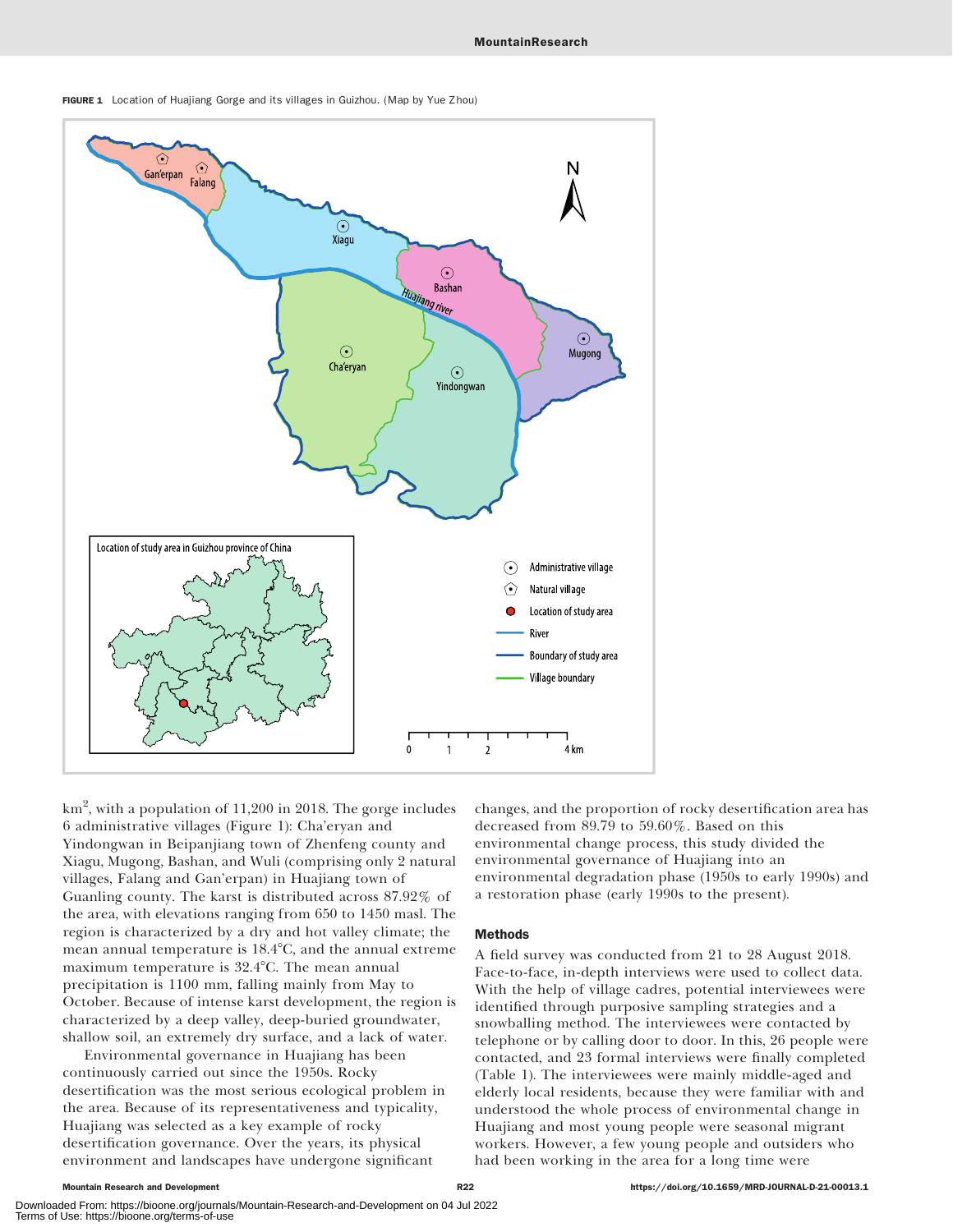| Sample no.      | Gender | Age (y) | <b>Occupation</b>          | <b>Level of education</b> | <b>Birth status</b> | <b>Village</b> |
|-----------------|--------|---------|----------------------------|---------------------------|---------------------|----------------|
| HJ1             | Male   | 50      | Farming                    | Elementary school         | <b>Native</b>       | <b>Bashan</b>  |
| HJ2             | Male   | 45      | Residency cadres           | Technical normal school   | Nonnative           | Xiagu          |
| HJ3             | Male   | 80      | Enterprise retiree/farming | Junior high school        | <b>Native</b>       | Xiagu          |
| HJ4             | Male   | 82      | Farming                    | Elementary school         | <b>Native</b>       | Xiagu          |
| HJ5             | Female | 46      | <b>Business</b>            | Technical normal school   | Nonnative           | Xiagu          |
| HJ <sub>6</sub> | Male   | 44      | Teacher                    | Technical normal school   | <b>Native</b>       | Xiagu          |
| HJ7             | Female | 56      | Farming                    | <b>Illiterate</b>         | <b>Native</b>       | Xiagu          |
| HJ8             | Male   | 44      | Farming/village cadre      | Junior high school        | <b>Native</b>       | Xiagu          |
| HJ9             | Male   | 82      | Farming                    | Elementary school         | <b>Native</b>       | Wuli           |
| <b>HJ10</b>     | Male   | 47      | Farming                    | Elementary school         | <b>Native</b>       | Wuli           |
| <b>HJ11</b>     | Male   | 48      | Farming                    | Junior high school        | <b>Native</b>       | <b>Bashan</b>  |
| <b>HJ12</b>     | Male   | 31      | Migrant worker/farming     | Junior high school        | <b>Native</b>       | Yindongwan     |
| <b>HJ13</b>     | Male   | 62      | Farming/village cadres     | Junior high school        | Native              | Yindongwan     |
| <b>HJ14</b>     | Male   | 63      | <b>Business</b>            | Junior high school        | Native              | Yindongwan     |
| <b>HJ15</b>     | Female | 32      | Part-time farming          | Elementary school         | <b>Native</b>       | Yindongwan     |
| <b>HJ16</b>     | Male   | 54      | Farming                    | Junior high school        | <b>Native</b>       | Yindongwan     |
| <b>HJ17</b>     | Male   | 43      | Part-time farming          | Junior high school        | <b>Native</b>       | Cha'eryan      |
| <b>HJ18</b>     | Male   | 39      | Part-time Farming          | Junior high school        | <b>Native</b>       | Cha'eryan      |
| <b>HJ19</b>     | Male   | 54      | Farming/village cadre      | Elementary school         | <b>Native</b>       | Cha'eryan      |
| <b>HJ20</b>     | Female | 44      | Farming/business           | Elementary school         | Nonnative           | Cha'eryan      |
| <b>HJ21</b>     | Male   | 50      | Farming                    | Junior high school        | <b>Native</b>       | Cha'eryan      |
| <b>HJ22</b>     | Male   | 33      | Teacher                    | College                   | Nonnative           | Cha'eryan      |
| <b>HJ23</b>     | Male   | 43      | Farming/business           | Elementary school         | <b>Native</b>       | Cha'eryan      |

#### TABLE 1 General profiles of in-depth interviewees.

Note: Samples are sorted chronologically according to the order in which the interviews were held.

interviewed as well. The interviewees generally had low levels of education, and they were mostly farmers or part-time farmers but also included teachers, village cadres, enterprise retirees, and migrant workers, making it possible to cover residents with different identities and income sources and levels. The characteristics of the sample are consistent with the situation of Huajiang residents; thus, the sample has good representativeness. The interviews lasted from 36 to 200 minutes, and were conducted at the interviewees' homes or in other places they found convenient.

An interview guide was used to structure the conversation, allowing the interviewers to frame the topics while allowing new and unexpected topics and ideas to emerge. The questions were largely open ended to ensure that the interviewees could expressed their ideas, experiences, and meanings freely. The interviewees were asked about their perceptions of the characteristics of their place of residence, personal observations and understandings of changes in the environment and landscapes past and present, perceived impacts on their families and place, interaction with the environment, various life experiences, thoughts and feelings about place over time, whether they had ever thought about relocating and why, the importance of their place and what the place meant to them, and concerns about and prospects for the future of the place.

Subject analysis was used to evaluate the interviews. Each interview was hand-transcribed verbatim, and the transcript was then encoded. First, the core categories were identified according to the literature: place characteristics and their changes, daily activities and life experiences, place meanings, and sense of place. Then, each text was analyzed line by line and the text segments were organized into the identified subject categories. All text segments belonging to the same core category were edited, and the subcategories were created generically from the data. Each core category was divided into several subcategories. The whole process was highly iterative. Data were encoded by different authors to ensure consistency. The participating authors first coded independently; then, they analyzed the codes together, discussed the different codes, and finally agreed on the most appropriate codes, coding and recoding using a shared set of codes.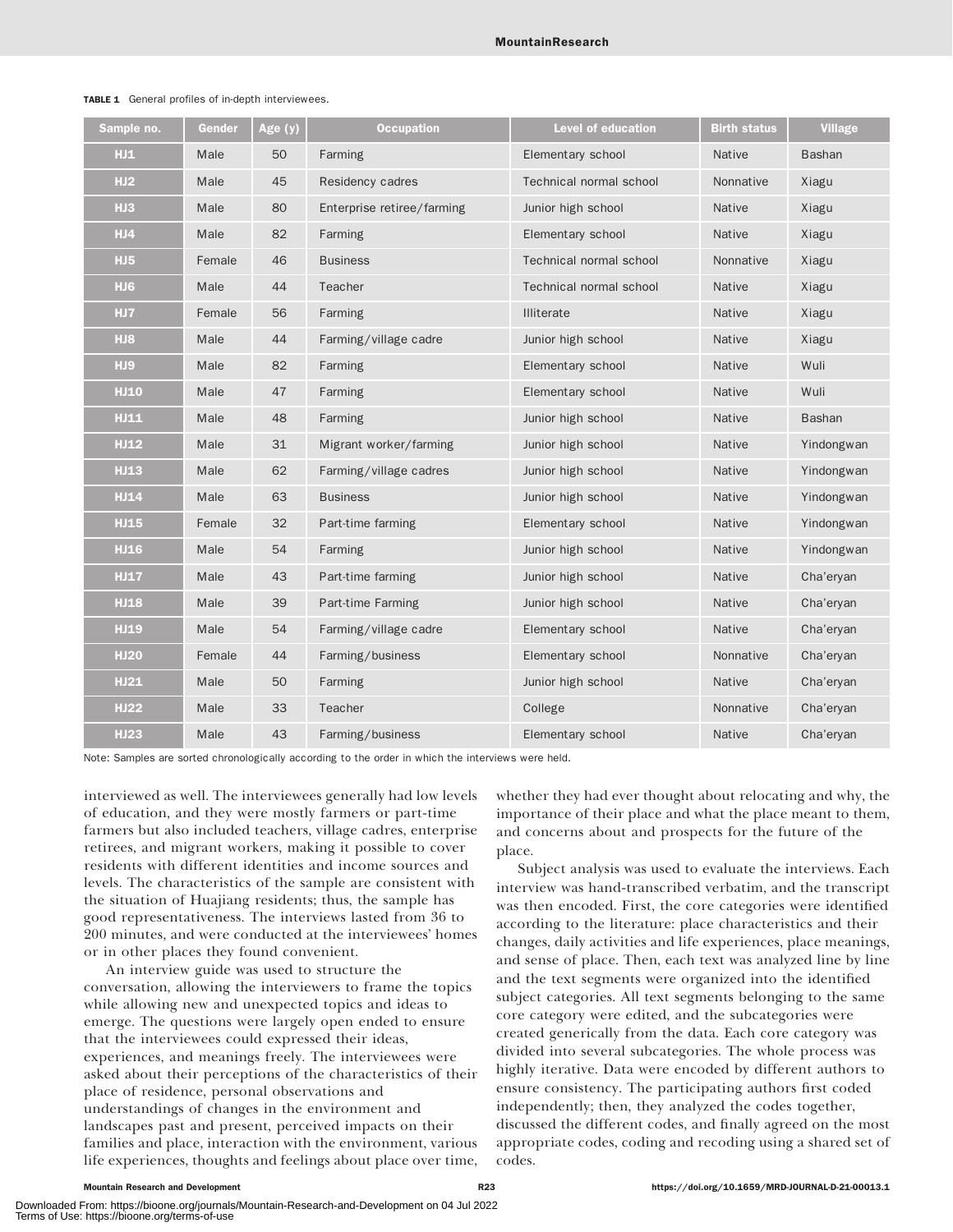# **Results**

# Environmental degradation, residents' negative memory, and sense of place

Place characteristics—rocky desertification ecosystem: The karst environment in Huajiang is fragile, sensitive, and vulnerable and is easily destroyed by human activities. Chorography shows that after 1958, food shortages and extreme poverty led people to clear forests and grass for cultivation, demanding grain from the mountains. The continuous reclamation of steep slopes and firewood cutting, charcoal burning, and other activities have reduced the surface sediment retention and thus accelerated soil erosion. Particularly after the land reform of the early 1980s, arbitrary logging and cultivation caused serious environmental issues. Bare mountains were found everywhere. The fragility and vulnerability of the environment were prominent in the interviewees' narratives:

Since 1982, when the land was contracted out to households, people have worked hard to clear forests because they were afraid of hunger. Only ripe soil was assigned to households after contracting collective land to rural households; it took 2 years to rigorously reclaim these barren hills from the bottom to the top. If you planted corn in a place, loose mud would rush toward the river after heavy rain. Therefore, when the land was reclaimed and corn planted for 3 or 4 years, mud was washed away, and it became naked rock, which was similar to serious rocky desertification.

Seriously affected by rocky desertification, the whole gorge ecosystem became increasingly fragile. ''Little soil,'' "much stone," and "poor soil" were the terms most frequently used by locals to describe the environmental conditions, and they referred to their living place as a "stony corner." Some interviewees also described the drought effect and the climate and disaster effects of vegetation destruction under special geomorphic and hydrological structures:

In the 1990s, the mountains were flooded at this time of year because of the destruction of vegetation. Mudslides were scattered all over the mountains, and destructive natural disasters were very serious.

 $(HJ6)$ 

 $(HII3)$ 

In the past, the natural conditions of our place were harsh, hot, and arid.

(HJ9)

In the past, the problem of water shortages existed from the first lunar month to February, March, and April on the ancient calendar.

(HJ19)

Memories, life experience as a farmer, and negative sense of place: Local environmental characteristics were closely intertwined with local people's daily agrarian production and life practices and experiences. The rocky desertification environment interfered greatly with traditional agrarian production, and agricultural economic productivity was low. The local people were under strong survival pressure for a long time. In their memory, they

were underfed, were underclothed, and had little source of income in the past:

After 3 days, 5 days, or even a week of dry weather, all the corn turned yellow, and fire might even burn it up.

 $(HII4)$ 

As soon as February and March, there were many households that were poor in food and borrowed food everywhere.

 $(HJ7)$ 

Environmental degradation exacerbated the deterioration of roads, water sources, and climate conditions (ie rugged roads). Coupled with poor water supply, transportation, housing, and energy and other facilities, this constrained access of local amenities and resources. The interviewees recalled their long-term experience of carrying water. Some ''picked up the bucket [to fetch water] at 2 or 3 o'clock in the morning'' (HJ7), and ''the journey was probably nearly 10 km there and back, and it took half a day to pick up 2 buckets of water'' (HJ19). Disputes and conflicts often arose over water.

The harsh physical environment even threatened the socioecological system. In the 1980s, villagers were known to outsiders as the ''monkeys in the mountain valley,'' because they were dark and thin. Because ''this place of residence won't do," with "dry mountains" and "poor family conditions of locals'' (HJ19), girls from outside were reluctant to marry in. There were even some violent conflicts between families and locals.

A local ballad vividly depicts locals' past life experience: ''You look at the river of Huajiang, water is running, but you can't drink it; you eat rice unless you are in a confinement period; the girls run out, and no girl marries in.''

All these negative memories and embodied experiences in degraded environments point to a slowly spreading negative sense of place. In the early era of urban–rural separation in China, the local residents were largely unable to move out and had to stay despite poor harvests. Meanwhile, the special policy environment caused farmers to lack income-generating activities other than agriculture and thus exacerbated their economic poverty (Li 2008). Consequently, they formed a locked-in relationship with the place where they lived:

People who spent time making a basket or something else in the evenings or on days when you could not work uphill because of rain were said to be speculating. People had no money in their pockets because there was no chance to use their labor.

 $(HJ3)$ 

Just live here, from birth to death! In the good years, it was easier to live, and in the bad years, it was harder. I just complained to the older generation about coming to this poor place, but the older generation had already settled down here, and there was nothing we could do to change this.

 $(HJ3)$ 

Such negative functional dependence, accompanied by high-intensity use of the environment, exacerbated environmental degradation and led to the accumulation of negative experiences related to place. This made some interviewees feel helpless, disappointed, and resentful and

Downloaded From: https://bioone.org/journals/Mountain-Research-and-Development on 04 Jul 2022 Terms of Use: https://bioone.org/terms-of-use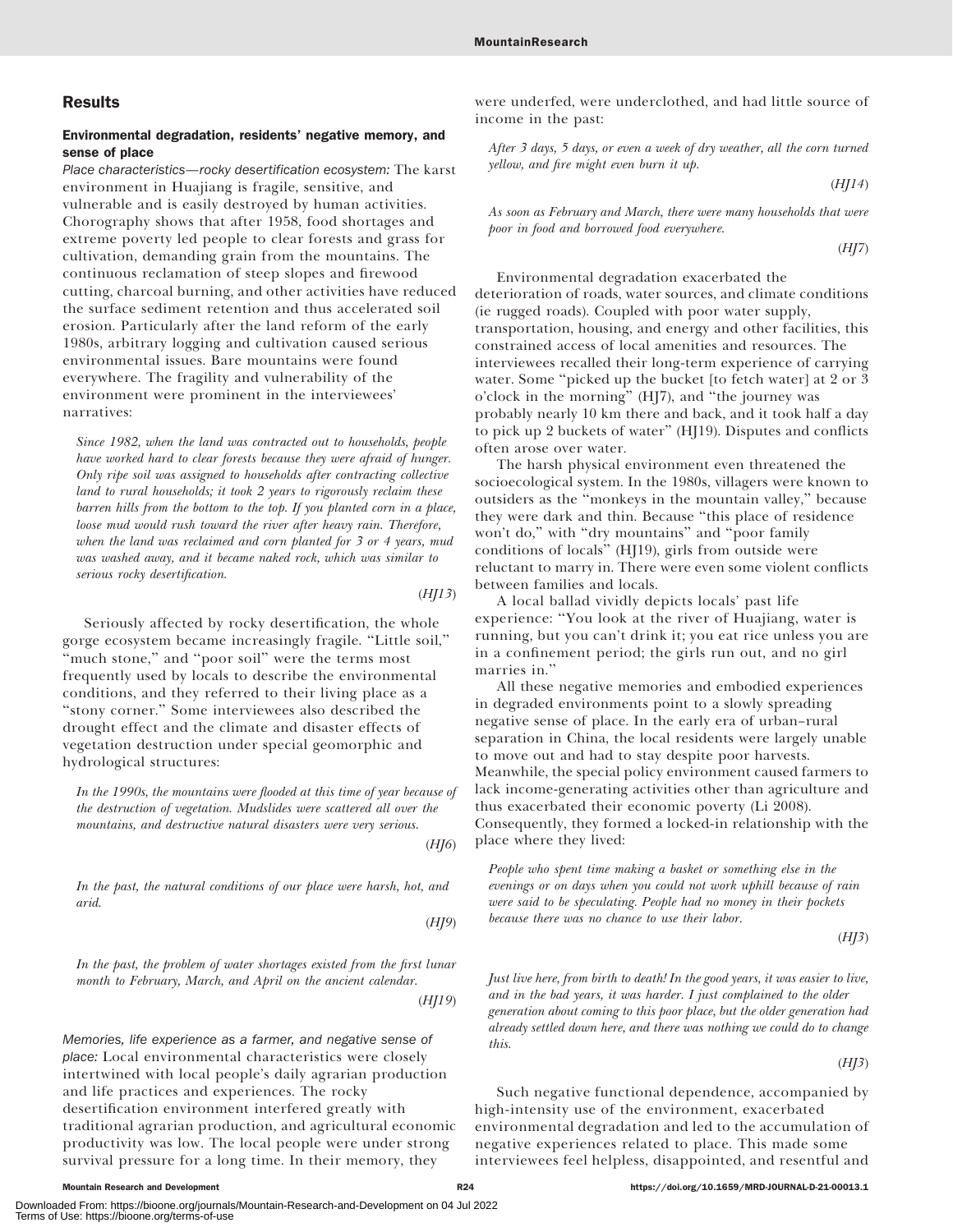$(HJ4)$ 

want to escape from the place they lived in, eroding their sense of attachment and emotional security to the place, which in turn affected how they saw themselves:

How to think of this place? There was nothing but pain and suffering. only endure bitterness like this because we were not allowed to move or go out. I said there was nothing but pain and suffering, only to go up the hill and plant corn to keep a minimum level of life.

However, the interviewees who stayed still regarded their place of residence as home, showing some sense of attachment and identity. Some interviewees whose families had lived here for generations expressed emotional pain and conflict, saying they had wanted to leave here in the past but had been reluctant to ''leave the ancestors behind'' (HJ4). Some had returned after leaving to make a living elsewhere because ''there were still the old, families, and children'' (HJ3) and they felt that ''the outside was not their roots'' (HJ5). Despite the harsh environment, some, especially those with relatively good economic conditions living near the road, said they had no intention of moving away because it was where they came from. They even expressed identity with certain elements of the place, such as winter weather and production. For them, the place still had some emotional and symbolic meanings. Apparently, the locals had mixed feelings about the place.

### Rocky desertification governance, changing experience and meanings, and diverse and complex sense of place

Rocky desertification governance and local reconstruction: Since the 1990s, based on the advantages provided by local resources and the environment, the local government has issued policies to actively guide farmers in developing the characteristic economic orchard industry. As rocky desertification governance has become a national goal in the 21st century, the state has introduced many policies and projects and invested substantial funds. The local government coordinated, integrated, and implemented various ecological projects in the region while taking into account the construction of energy, water supply, transportation, and other facilities closely related to farmers' production and life. By cooperating with scientific research institutions, the agricultural structure has been successfully adjusted on the premise of ecological restoration, forming a characteristic industry with Dingtan Chinese Prickly ash (Zanthoxylum planispinum var. dintanensis) planting at the core. While continuing to promote the development of the Chinese prickly ash industry, the local government has also actively introduced pitaya (Hylocereus undatus) and loquat (Eriobotrya japonica), as well as other follow-up industries, and has actively developed canyon tourism resources. After years of rocky desertification governance, great changes have taken place in the physical environment and landscape.

Almost all interviewees mentioned positive changes in their local areas, such as improved resource conditions, infrastructure, and ecological environment. Vegetation restoration has also affected people's perceptions of the climate and disasters. The climate and bare-rock hills previously considered inhospitable have been increasingly seen as valuable:

Downloaded From: https://bioone.org/journals/Mountain-Research-and-Development on 04 Jul 2022

Greatly changed now; there is water where water is needed, and there is land where land is needed. I think of our place as one with green mountains, birds singing, and the fragrance of flowers now.

$$
(HJI4)
$$

Aspects such as traffic, the Internet, and the environment have done quite well.

$$
(HJ12)
$$

You see, we've had almost no wind or rain in the last few years, so basically, the climate has changed.

$$
(HJ5)
$$

Changing experience, multiple meanings, and diverse and complex sense of place: Positive changes in the environment have created a positive experience of daily activities for many interviewees and an expansion of the functional meanings of place in range and degree. First, with changes in land and surrounding ecosystems, the local ability to provide food and livelihoods has increased significantly. The living standards of community residents have improved to varying degrees:

It feels so much better now because the policy is good and the country carries out planting of pitaya and prickly ash, which gives farmers a certain amount of income.

 $(HJ8)$ 

Second, the physical environment and landscapes of the gorge provide a way of life based on nature. Some interviewees expressed their dependence on such a lifestyle, particularly showing an interest in the value of environmental health. Experiences such as freedom, relaxation, comfort, and safety have given them more personal happiness:

If I want to eat fish, I put a shrimp cage in the river when it gets dark. When I get up the next morning, there is a cage of shrimp. If I feel like I've stayed enough in my house, when the families come back, we will take a walk by the boat. I can eat and live safely, and the air here is good, so do I still need to go into town? You have to go to the countryside to enjoy the scenery; we have our own boat and thus can take a boat and go out for the day if we want.

 $(HJ5)$ 

Improvements in services and facilities have enhanced local habitability and the ability of local areas to meet the needs of residents for quality of life. The increase in people's positive life experience has promoted the choice of specific lifestyles provided by the place.

Even if their livelihoods were less dependent on production income, some still said they ''would come back in the future'' because now ''the place is livable, the natural environment is better than the street and city," and they ''ultimately have to live on it [and] thus it cannot be thrown away'' (HJ14), showing dependence on place that is clearly related to future livelihood and nonlivelihood activities.

The place has developed new meanings, which in turn influence people's place identity:

More than 20 years ago, it was true that wherever we went, we were too embarrassed to talk about being from the village of Yindongwan because it was truly poor at that time. Now, when you say that you are from the village of Yindongwan, people all know the economic development here.

Terms of Use: https://bioone.org/terms-of-use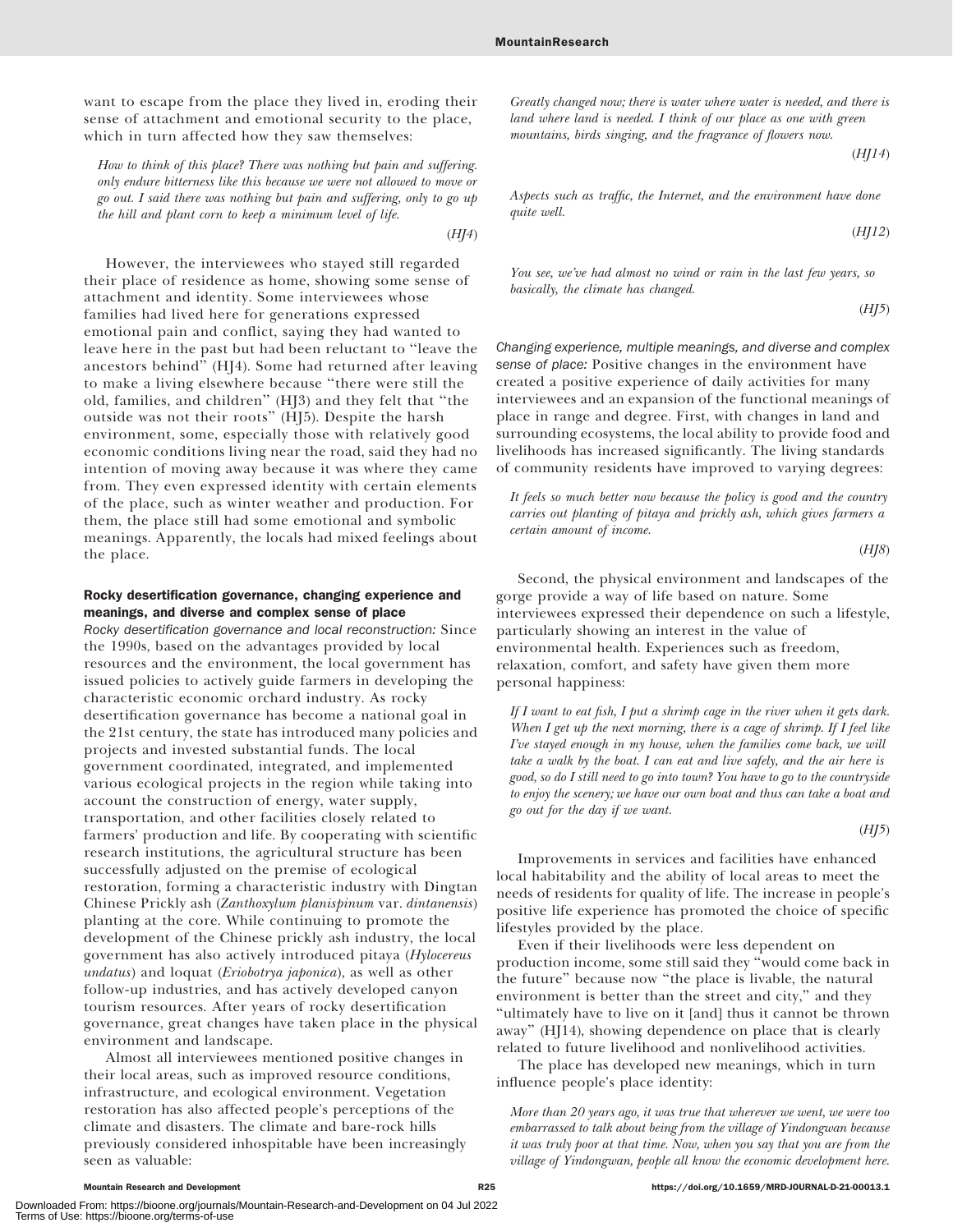Indeed, earth-shaking changes have taken place, and we have even become the village with the highest per capita net income. Like, now, we all feel like we are walking tall when we talk about Yindongwan.

 $(HJ13)$ 

Many interviewees chose to stay in or return to their hometown to live, even when alternatives were available, which promotes interpersonal communication in the acquaintance society. Affective attachment primarily based on social experiences, particularly of a family nature, has been greatly enhanced. The living place was described as the ''hometown'' (HJ21), ''foothold'' (HJ7), ''old nest'' (HJ11), and "after-birth land" (HJ9). Although recognizing some negative factors, some interviewees still expressed their love for the place:

Growing up in the place, [I] always feel attached to this place and am reluctant to leave this place, even if it is poor, remote, and mountainous.

 $(HJ3)$ 

This old man also described such strong feelings toward the place that he wanted to ''be buried here after death.''

There were also negative and ambivalent feelings toward the place. Although they perceived local development and positive changes, and had a high degree of economic dependence on their living place, some interviewees believed that these could not meet their expectations and requirements for life. They therefore expressed a functionally negative experience of the place. One interviewee commented that he still wanted his children to settle elsewhere so that they would have access to better educational facilities and services, although he had ''feelings for this place at present because of the great hope for this place'' and felt like he ''belongs here'' (HJ16).

Some interviewees had a positive livelihood dependence on place and a positive view of the modernization of the built environment and thus expressed the desire to take root. However, there were trade-offs. One 82-year-old interviewee said:

I can only say that it is my home right now, which is still unstable because the production area is too narrow now. There are hills and slates everywhere as soon as you go out. If the tourist area cannot be developed, where can you get something to eat since you can't grow anything?

 $(HJ4)$ 

Another claimed that the place was not important to her and she was not attached to it. She strongly expressed her desire to leave: ''No feelings! I have lived here just because I cannot afford a house [in the city]'' (HJ20). She thought city life was more convenient. However, reluctant to give up her old house, she had moved back from the resettlement area. Although her response was the opposite, the place seemed to still mean something to her. She wanted to leave but could not, which gave her an ambivalent feeling about the place.

Some interviewees acknowledged the disadvantage of their place of residence in terms of soil conditions and agricultural prospects but seemed to accept their livelihood dependence on it because the place ''suited them'' now. One interviewee also expressed no attachment to place, and his

expression of place identity seemed to be the result of a trade-off:

Belonging to this place. There is no room to pick and choose. No matter how bad it is, I can only be in this place to survive, with only this ability.

 $(HJ23)$ 

#### Conclusions and discussion

The study revealed the dynamics and complexity of how locals' sense of place was affected by environmental changes. In Huajiang, the local physical environment and landscapes with specific attributes are part of the interaction between practice and structure, forming ''time-space specific everyday practices'' (Pred 1983: 51). They promote the generation and setting of boundaries for a range of place meanings and experiences (Stedman 2003). Environmental degradation accelerates the negative change in sense of place, producing feelings that are similar to some components of solastalgia (the distress that is produced by environmental change affecting people while they are directly connected to their home environment; see Albrecht et al 2007), whereas the rocky desertification governance promotes people's positive sense of place. The constraints of the physical environment and landscape materiality with regard to the range and degree of changes in experience and meanings allow current positive and negative or ambivalent feelings to coexist. The results enrich our understanding of the links between gradual environmental change and sense of place.

This study shows the profound response of place dependence during environmental change and its important role in the changes of local residents' sense of place. This finding partly supports previous studies that have emphasized the positive influence of place dependence on place identity (Moore and Graefe 1994; Vaske and Kobrin 2001). It also suggests that people's dependence on the place where they live and develop their livelihoods is not necessarily a positive goal realization; it may also be a negative functional choice in the absence of alternatives. Thus, although people develop emotional attachment because they are drawn to a place, they can also be anchored to a place by neutral or negative contextual factors (Beckley 2003). This negative place dependence has a negative impact on their place identity and attachment. Therefore, place dependence can be either a positive or a negative functional connection that may positively or negatively affect sense of place.

The study also indicates that people's emotional relationships to their place of residence exist in a larger social and political environment (Massey 1994; Manzo 2003). During the planned economy period, under the strict household registration management system, villagers were fixed on collective land as a means of labor production. At the same time, the state continually restricted or even abolished farmers' private plots, household sidelines, and rural markets, resulting in a lack of other sources of income for residents. The constraints of the institutional environment and livelihoods left people confined to the land and formed a locked-in relationship with their place of residence. This led to a vicious circle of environmental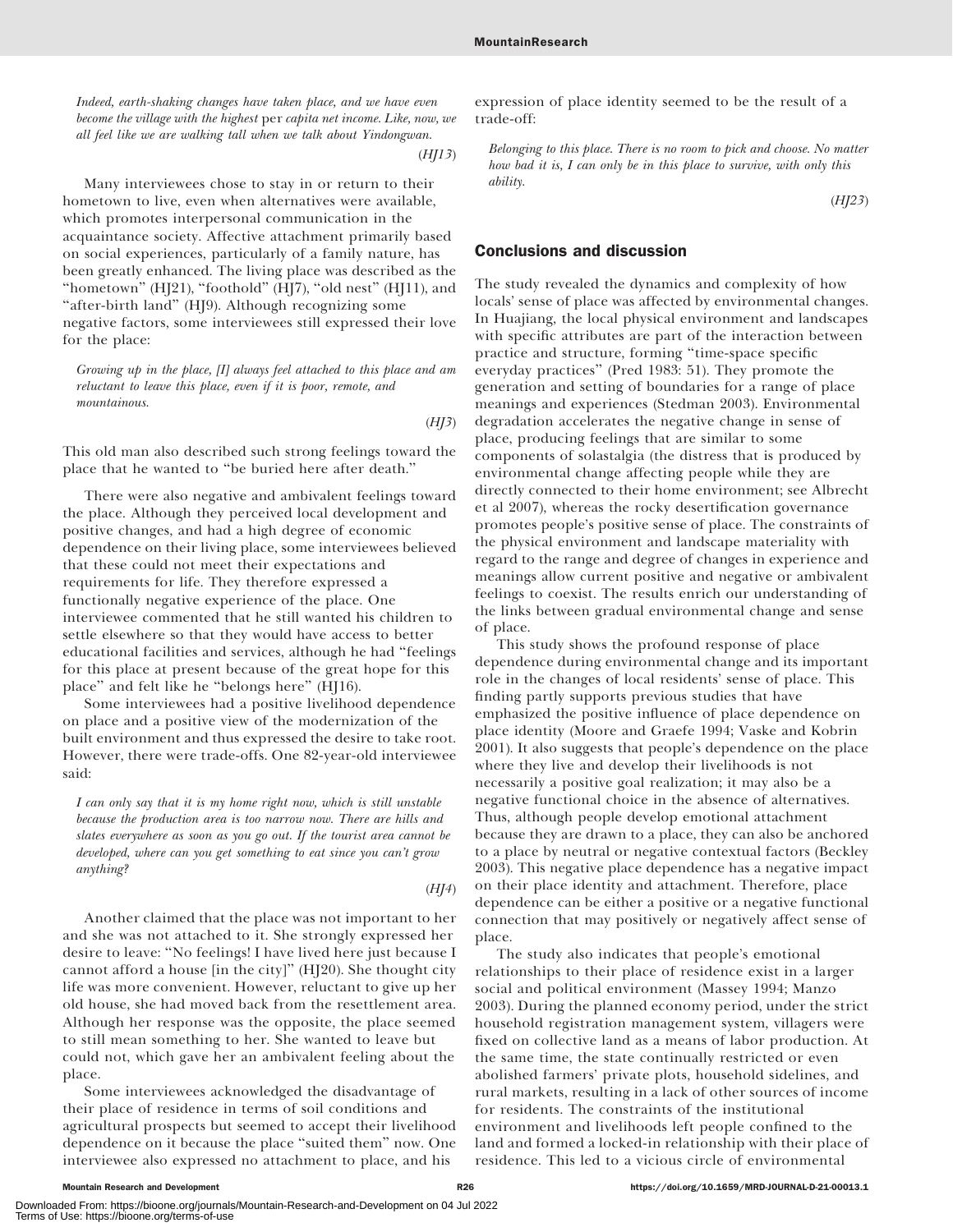degradation—interference with place use—negative space experience and meaning, which promoted the slow spread of a negative sense of place and complicated people–place bonds. Perhaps we can call this kind of sense of place formed by being fixed or constrained in a place a locked-in sense of place. The local reconstruction that promoted the changes in sense of place in the second phase occurred in the context of China's socioeconomic transformation, with the unlocking of the place and the top-down implementation of environmental policies. The 2 phases present seemingly extreme changes in sense of place, which may stem from the sharp contrast between their experience of using place in different phases. Deep memories of longterm hardships and struggles with the environment further promoted the current positive evaluation of local changes for residents.

The research suggests that rocky desertification governance has promoted local ecological restoration and development. This is reflected in the physical space, namely, the changes of local physical environment and landscape. As the environment changes, people's sense of place becomes dynamic and complex. These findings may have implications related to future management or governance. For example, dynamically capturing the changes and characteristics of residents' sense of place will help decision-makers better predict, understand, and effectively develop appropriate governance responses in the future. By actively reconstructing place meanings through changes, decisionmakers and managers may promote the sharing of meanings of different groups and some degree of consensus and cooperation, which can be taken into account in the design of environmental policies in other mountain regions with similar environments. However, when values within a group show dynamic, diverse, and complex characteristics, attitudes toward policies and planning within a group may be different or even controversial. In such circumstances, initiating dialogue and consultation, and ultimately achieving an agenda acceptable to all parties, may face additional challenges. Clearly, a diversified approach is needed. Moreover, according to Massey (1994), different individuals and groups attribute diverse meanings to place, and this study does not present stratified research on different groups; thus, further work on this topic is necessary.

## ACKNOWLEDGMENTS

The authors thank the editors and anonymous reviewers for their suggestions and valuable comments. This study was financially supported by the National Natural Science Foundation of China (grant 42101221), the Key Project of Science and Technology Program of Guizhou Province (grant 5411 2017 Qiankehe Pingtai Rencai), the Doctor's Foundation of Guizhou Normal University (2012–2014), the Guizhou Province Department of Science and Technology Support Plan Project (grant Qiankehe Zhicheng [2017]2872), and the Youth Science and Technology Talent Growth Project of the Education Department of Guizhou Province (grant Qiankehe KY [2016] 284).

#### REFERENCES

Abrams J, Bliss JC. 2013. Amenity landownership, land use change, and the recreation of ''working landscapes.'' Society & Natural Resources 26(7):845–859. Albrecht G, Sartore G, Connor L, Higginbotham N, Freeman S, Kelly B, Stain H, Tonna A, Pollard G. 2007. Solastalgia: The distress caused by environmental change. Australasian Psychiatry 15(S1):95–98.

Beckley TM. 2003. The Relative Importance of Sociocultural and Ecological Factors in Attachment to Place. General Technical Report PNW-GTR-566. Portland, OR: US Department of Agriculture, Forest Service, Pacific Northwest Research Station.

Brandenburg AM, Carroll MS. 1995. Your place, or mine: The effect of place creation on environmental values and landscape meanings. Society & Natural Resources 8(5):381–398.

Brown BB, Perkins DD. 1992. Disruptions in place attachment. In: Altman I, Low SM, editors. Place Attachment. New York, NY: Plenium, pp 279–304.

Chamlee-Wright E, Storr VH. 2009. "There's no place like New Orleans": Sense of place and community recovery in the Ninth Ward after Hurricane Katrina. Journal of Urban Affairs 31(5):615–634.

Cox RS, Perry KME. 2011. Like a fish out of water: Reconsidering disaster recovery and the role of place and social capital in community disaster resilience. American Journal of Community Psychology 48(3–4):395–411.

Cresswell T. 2008. Place: Encountering geography as philosophy. Geography 93(3):132–139.

Cross JE, Keske CM, Lacy MG, Hoag DLK, Bastian CT. 2011. Adoption of conservation easements among agricultural landowners in Colorado and Wyoming: The role of economic dependence and sense of place. Landscape and Urban Planning 101(1):75–83.

Cunsolo Willox A, Harper SL, Ford JD, Landman K, Houle K, Edge VL. 2012. "From this place and of this place:'' Climate change, sense of place, and health in Nunatsiavut, Canada. Social Science & Medicine 75(3):538–547.

Davenport MA, Anderson DH. 2005. Getting from sense of place to place-based management: An interpretive investigation of place meanings and perceptions of landscape change. Society & Natural Resources 18(7):625–641.

Dentzman K. 2018. Herbicide resistant weeds as place disruption: Their impact on farmers' attachment, interpretations, and weed management strategies. Journal of Environmental Psychology 60:55–62.

Devine-Wright P. 2013. Think global, act local? The relevance of place attachments and place identities in a climate changed world. Global Environmental Change 23(1):61–69.

Durkalec A, Furgal C, Skinner MW, Sheldon T. 2015. Climate change influences on environment as a determinant of Indigenous health: Relationships to place, sea ice, and health in an Inuit community. Social Science & Medicine 136–137:17– 26.

**Ellis NR, Albrecht GA.** 2017. Climate change threats to family farmers' sense of place and mental wellbeing: A case study from the Western Australian Wheatbelt. Social Science & Medicine 175:161–168.

Hess JJ, Malilay JN, Parkinson AJ. 2008. Climate change: The important of place. American Journal of Preventive Medicine 35(5):468–478.

Jiang ZC, Lian YQ, Qin XQ. 2014. Rocky desertification in southwest China: Impacts, causes, and restoration. Earth-Science Reviews 132:1–12.

Jorgensen BS, Stedman RC. 2006. A comparative analysis of predictors of sense of place dimensions: Attachment to, dependence on, and identification with lakeshore properties. Journal of Environmental Management 79(3):316–327.

Kaján E. 2014. Community perceptions to place attachment and tourism development in Finnish Lapland. Tourism Geographies 16(3):490–511. Kaltenborn BP. 1998. Effects of sense of place on responses to environmental

impacts: A study among residents in Svalbard in the Norwegian high Arctic. Applied Geography 18(2):169–189.

Kely G, Chick G. 2007. The social construction of a sense of place. Leisure Sciences 29(3):209–225.

Lemos MC, Agrawal A. 2006. Environmental governance. Annual Review of Environment and Natural Resources 31:297–325.

Lewicka M. 2011. Place attachment: How far have we come in the last 40 years? Journal of Environmental Psychology 31(3):207–230.

Li YN. 2008. The reform of the rural-urban dualism. Journal of Peking University (Philosophy and Social Sciences) 45(2):5–11.

Manzo LC. 2003. Beyond house and haven: Toward a revisioning of emotional relationships with places. Journal of Environmental Psychology 23(1):47–61. Manzo LC. 2005. For better or worse: Exploring multiple dimensions of place

meaning. Journal of Environmental Psychology 25(1):67–86.

Massey DB. 1994. Space, Place, and Gender. Minneapolis, MN: University of Minnesota Press.

Moore RL, Graefe AR. 1994. Attachments to recreation settings: The case of railtrail users. Leisure Sciences 16(1):17–31.

Mullendore ND, Ulrich-Schad JD, Prokopy LS. 2015. US farmers' sense of place and its relation to conservation behavior. Landscape and Urban Planning 140:67– 75.

Pred A. 1983. Structuration and place: On the becoming of sense of place and structure of feeling. Journal for the Theory of Social Behavior 13(1):45–68. Proshansky HM, Fabian AK, Kaminoff R. 1983. Place identity: Physical world socialization of the self. Journal of Environmental Psychology 3(1):57-83.

Rogan R, O'Connor M, Horwitz P. 2005. Nowhere to hide: Awareness and perceptions of environmental change, and their influence on relationships with place. Journal of Environmental Psychology 25(2):147–158.

Sampson KA, Goodrich CG. 2009. Making place: Identity construction and community formation through ''sense of place'' in Westland, New Zealand. Society & Natural Resources 22(10):901–915.

**Scannell L. Gifford R.** 2010. The relations between natural and civic place attachment and pro-environmental behavior. Journal of Environmental Psychology 30(3):289–297.

Shumaker SA, Taylor RB. 1983. Toward a clarification of people-place relationships: A model of attachment to place. In: Feimer NR, Geller ES, editors. Environmental Psychology: Directions and Perspectives. New York, NY: Praeger, pp 219–251.

Downloaded From: https://bioone.org/journals/Mountain-Research-and-Development on 04 Jul 2022 Terms of Use: https://bioone.org/terms-of-use